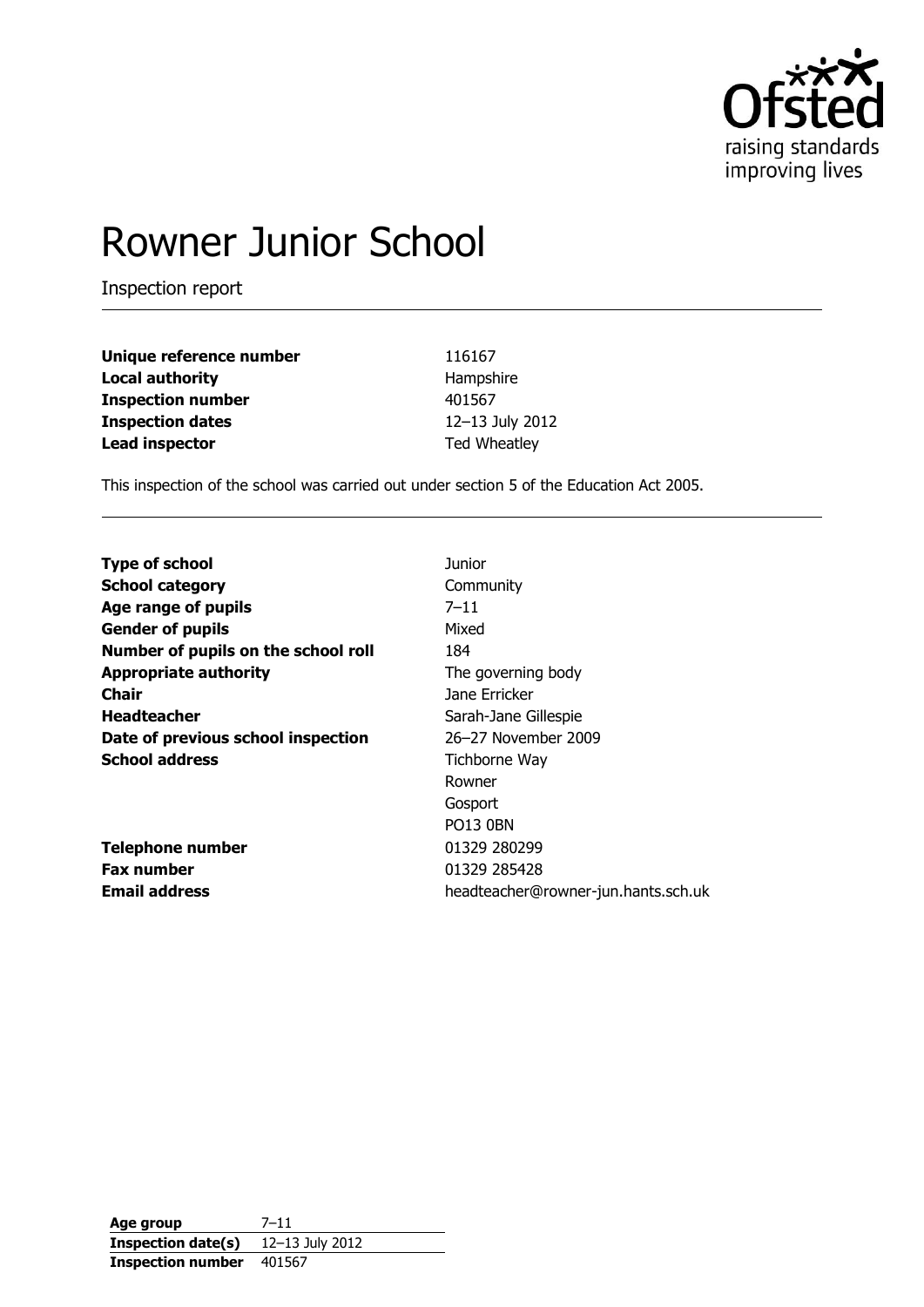

You can use Parent View to give Ofsted your opinion on your child's school. Ofsted will use the information parents and carers provide when deciding which schools to inspect and when.

You can also use Parent View to find out what other parents and carers think about schools in England. You can visit www.parentview.ofsted.gov.uk, or look for the link on the main Ofsted website: www.ofsted.gov.uk

The Office for Standards in Education, Children's Services and Skills (Ofsted) regulates and inspects to achieve excellence in the care of children and young people, and in education and skills for learners of all ages. It regulates and inspects childcare and children's social care, and inspects the Children and Family Court Advisory Support Service (Cafcass), schools, colleges, initial teacher training, work-based learning and skills training, adult and community learning, and education and training in prisons and other secure establishments. It assesses council children's services, and inspects services for looked after children, safeguarding and child protection.

Further copies of this report are obtainable from the school. Under the Education Act 2005, the school must provide a copy of this report free of charge to certain categories of people. A charge not exceeding the full cost of reproduction may be made for any other copies supplied.

If you would like a copy of this document in a different format, such as large print or Braille, please telephone 0300 123 4234, or email enquiries@ofsted.gov.uk.

You may copy all or parts of this document for non-commercial educational purposes, as long as you give details of the source and date of publication and do not alter the information in any way.

To receive regular email alerts about new publications, including survey reports and school inspection reports, please visit our website and go to 'Subscribe'.

Piccadilly Gate Store St **Manchester** M1 2WD

T: 0300 123 4234 Textphone: 0161 618 8524 E: enquiries@ofsted.gov.uk W: www.ofsted.gov.uk



© Crown copyright 2012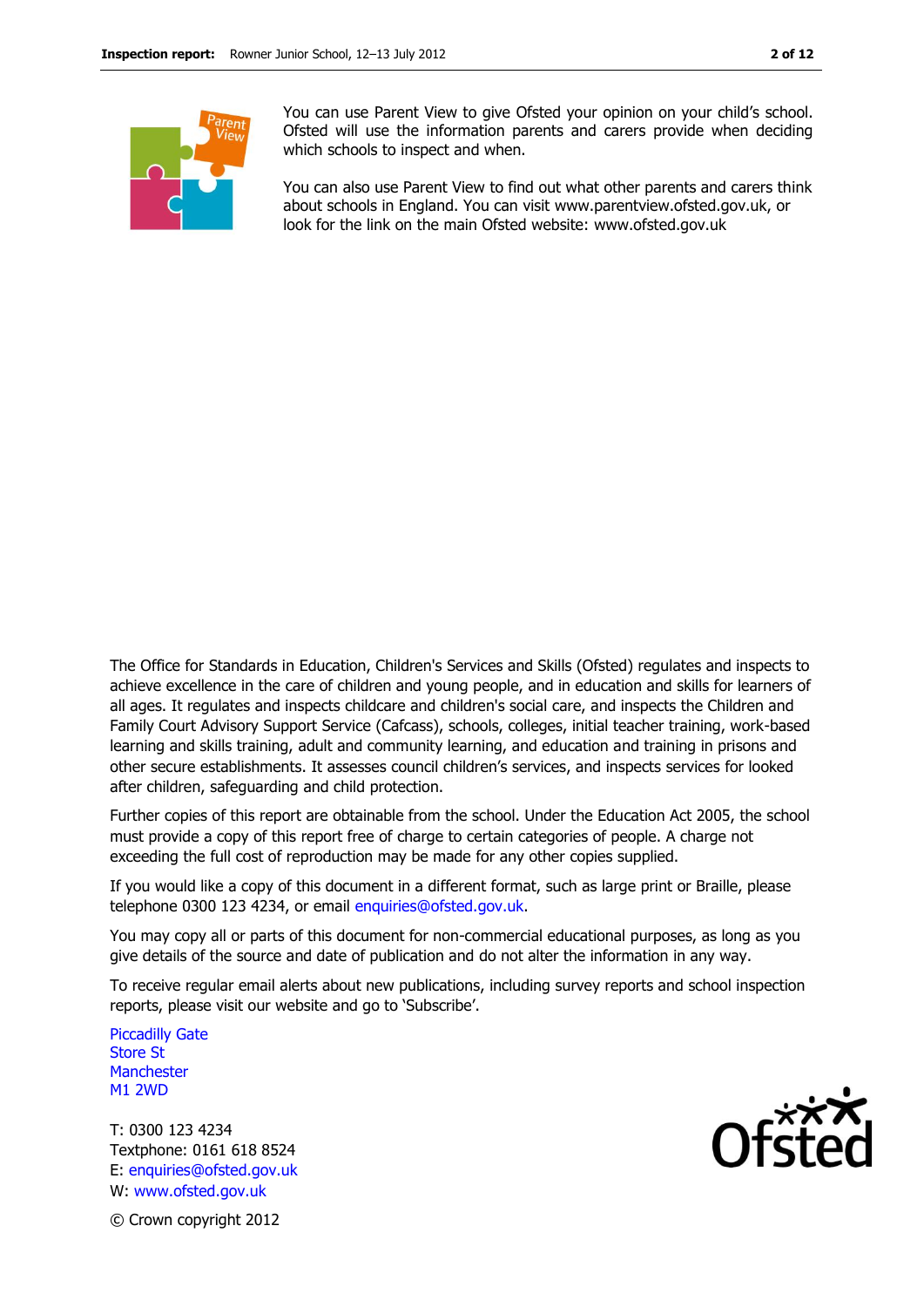# **Introduction**

Inspection team Ted Wheatley **Additional inspector** Patricia MacLachlan Additional inspector

This inspection was carried out with two days' notice. Inspectors observed eight teachers and visited 24 lessons or parts of lessons. Meetings were held with staff, members of the governing body and pupils, and inspectors spoke to parents and carers bringing their children to school. Inspectors took account of the responses to the on-line Parent View survey in planning the inspection, observed the school's work and looked at achievement information, development planning and self-evaluation records. They took into account responses to 25 parental questionnaires and also questionnaires completed by pupils and staff.

# **Information about the school**

Rowner Junior is a smaller-than-average school. Pupils come from mainly White British backgrounds. A very small proportion of pupils speak English as an additional language, but none is at the early stages of learning English. The proportion of pupils known to be eligible for free school meals is broadly average. The proportion of pupils supported by school action plus is broadly average, and a very small number of pupils have statements of special educational needs. An average proportion of pupils leaves or join the school other than at the usual times during the year, mostly from armed forces families. The school meets the current floor standards, which set the minimum standards expected by the government. An independently managed and run breakfast club operates on the school site. This provision was not included in this inspection.

The headteacher took up post in September 2011. Several staff have left since then, and there are plans for new staff to join the school in September 2012.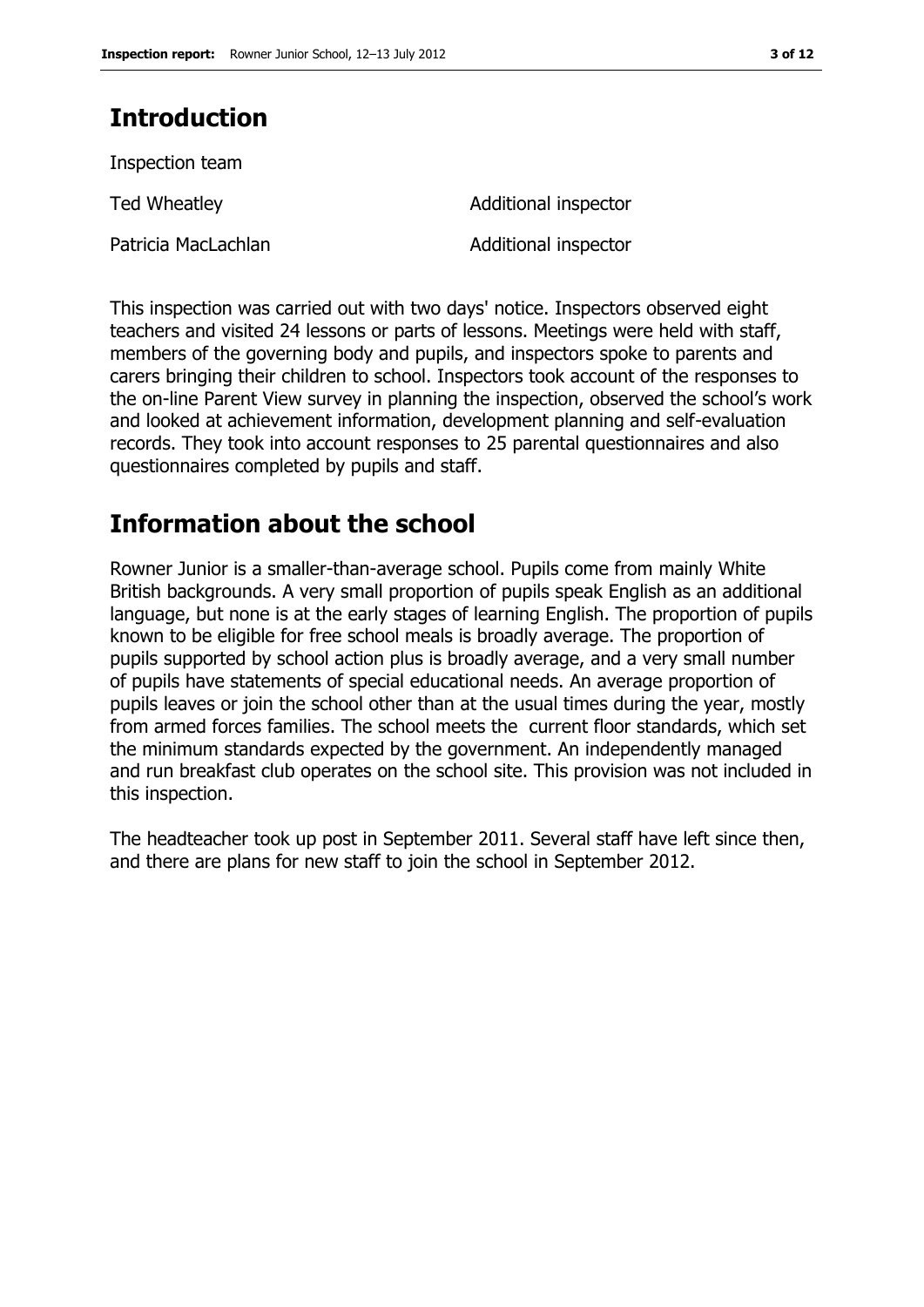## **Inspection judgements**

| <b>Overall effectiveness</b>          |  |
|---------------------------------------|--|
|                                       |  |
| <b>Achievement of pupils</b>          |  |
| <b>Quality of teaching</b>            |  |
| <b>Behaviour and safety of pupils</b> |  |
| <b>Leadership and management</b>      |  |

### **Key findings**

- Rowner Junior is a satisfactory school. It is not yet good because, while teaching is improving, it is not consistently challenging or fast enough paced. Schools whose overall effectiveness is judged satisfactory may receive a monitoring visit before their next section 5 inspection.
- Pupils' attainment is broadly average by the end of Year 6 and is rising. Pupils' progress is satisfactory and improving. Pupils have satisfactory reading and mental calculation skills. Their writing does not make sufficient use of complex sentences and their handwriting and letter formation are not always good enough. Pupils do not show clearly how they work out mathematical calculations, which hinders their attainment.
- Teaching is satisfactory and improving. Lessons are well planned and pupils generally enjoy learning. Sometimes work is not matched to pupils' learning needs, and occasionally teachers talk for too long before settling pupils to their own work. Pupils do not always follow the advice teachers give in their marking and some pupils do not know the next steps in their learning. Teachers do not consistently ensure that pupils check that they spell accurately. Occasionally questioning does not involve all pupils in discussion.
- Behaviour is satisfactory and often better in lessons where their attitudes to learning are good; pupils' attention wanders when teaching is slow. Improved supervision is leading to better behaviour at lunchtime and playtime. Bullying is rare. Good care ensures pupils are safe. Pupils' attendance is above average.
- Leaders have an accurate view of the school's strengths and weaknesses, and have laid secure foundations to help drive up attainment and improve progress. Their management of school performance is satisfactory. They have eliminated inadequate teaching and are leading teaching effectively. Extensive support and training is improving teaching and providing subject leaders with the expertise they need to manage and lead improvements.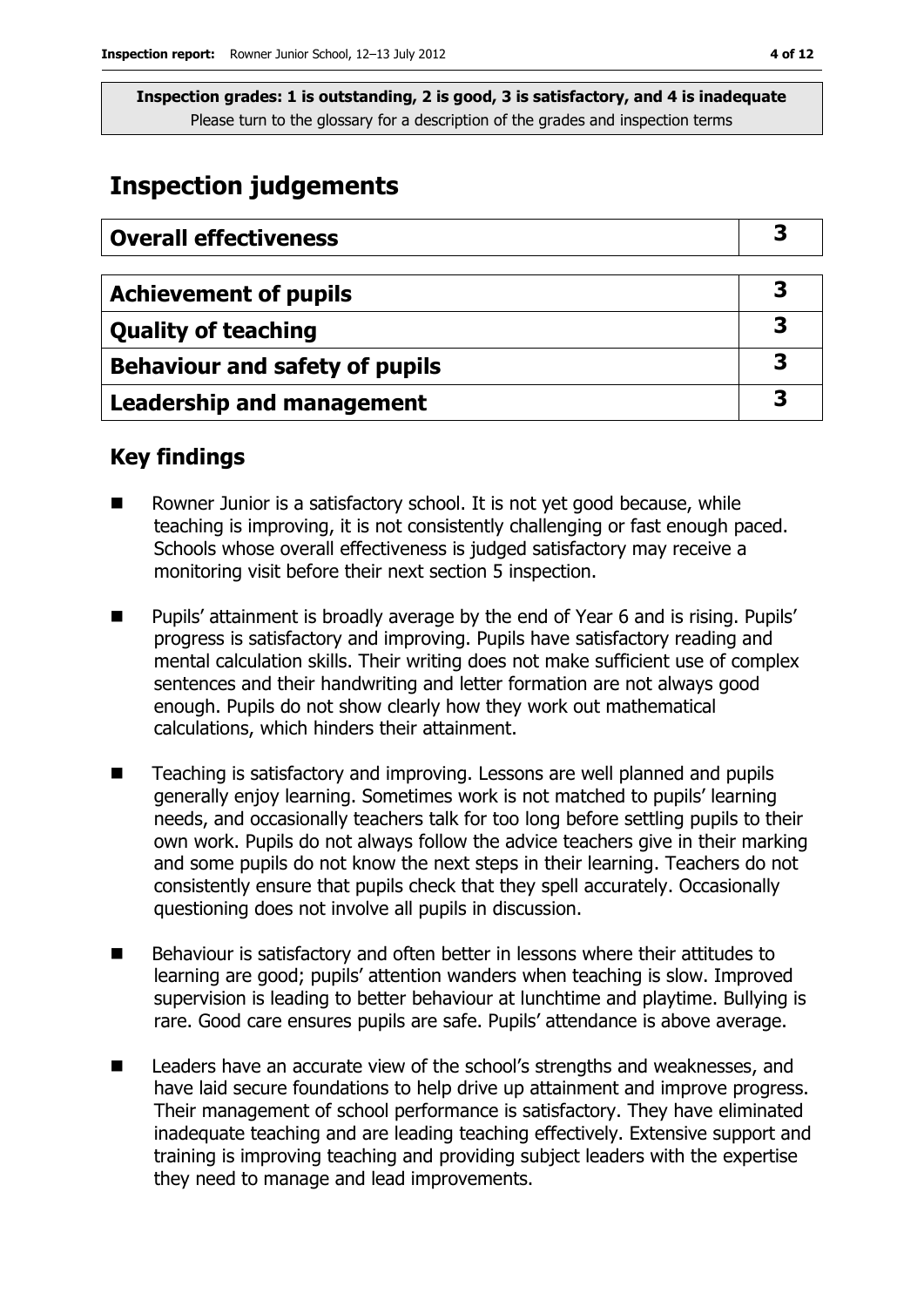### **What does the school need to do to improve further?**

- Raise attainment by July 2013, by ensuring that pupils:
	- use complex sentence structures regularly in their writing to explain their understanding and ideas
	- improve the neatness of their handwriting and accuracy of letter formation
	- clearly show how they carry out mathematical calculations.  $\equiv$
- Improve the quality of teaching to that of the best seen, by Easter 2013, by ensuring:
	- work is matched to the learning needs of all pupils
	- teachers reduce the time they spend talking so that pupils can settle to  $\equiv$ their own work quickly
	- questioning involves all pupils in discussions so that their attention and interest are sustained
	- teachers check that pupils know their targets and that they follow guidance given in teachers' marking
	- teachers encourage pupils to check that they spell accurately.

### **Main report**

#### **Achievement of pupils**

Attainment fell in recent years and, while progress had started to improve by 2011, the improvement was slow, especially in writing. With new teachers and a concentrated effort to improve standards in writing, attainment is improving. It is now average by the end of Year 6, and a broadly average proportion of pupils reach the higher Level 5, which is an improvement on recent years. Pupils throughout the school read competently and attain average levels by the end of Year 6. Most pupils use phonic approaches (sounds that letters make) competently to help them read new or unfamiliar words. A small number struggle with the phonic approach, but this is reducing rapidly with the impact of successful strategies to give pupils the phonic skills they need to read well. Pupils have a satisfactory vocabulary. Many pupils have a good grasp of how to construct complex sentences to explain what they want to say, but some do not, and these pupils do not clearly express their ideas and understanding in a fluent enough manner in their writing for their age. In addition, some pupils do not write neatly or form their letters accurately enough. Pupils have secure mathematical skills and the school's mathematics calculation policy is helping steer the drive to improve attainment. Most pupils lay out calculations clearly in their exercise books. However, some do not, so it is not clear how these pupils have carried out calculations and there is insufficient detail for them to use to check how they have solved problems. Nevertheless, pupils apply their mathematical skills competently in mathematical investigations.

Pupils make satisfactory progress from broadly average starting points. In some lessons, pupils' progress is good and occasionally outstanding. For example, in a lesson on presenting data about the performance of several nations in past Olympic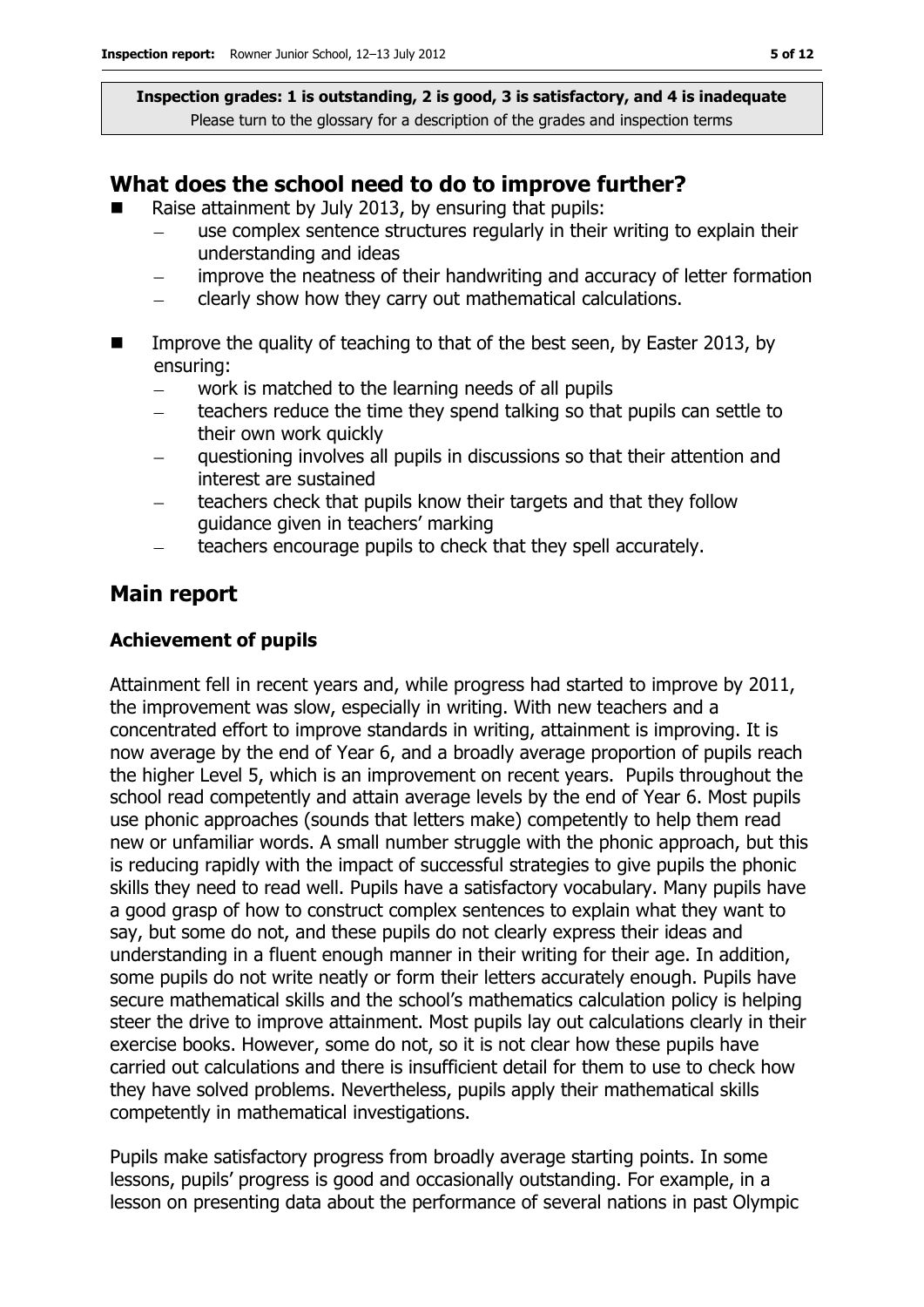games, pupils made decisions about the most important pieces of information, simplified complex numerical information and then successfully presented it in different graphical formats. The most-able pupils dealt with several apparently conflicting sets of information extremely well and less-able pupils deciphered the meaning of simpler information successfully. All pupils could clearly explain the meaning of the graphs they had produced and made excellent progress. They worked confidently, independently and, when they needed to, collaborated exceptionally well on interpreting the data and checking the accuracy of each other's work. This made a significant contribution to their social and moral development. However, in other classes, pupils do not make similar levels of progress, because they are not sufficiently challenged in their learning or do not have the time to deal with problems in such depth.

Disabled pupils and those with special educational needs learn effectively and make satisfactory and improving progress. They are well supported by staff and, when they work independently, this contributes successfully to their improving confidence and progress. The pupils joining the school during the year make satisfactory and improving progress. Teachers identify and address their specific needs, and use increasingly effective strategies to help them settle into their classes.

Parents and carers are satisfied with the progress their children make and some say that they can see the rate of progress increasing because of recent improvements.

#### **Quality of teaching**

Teaching is generally satisfactory. Teachers organise their lessons well so that most pupils enjoy learning. The teaching of phonics is satisfactory and improving. In the best lessons, learning is fast and pupils become thoroughly involved in what they are doing. For example, in an English lesson on persuasive writing, pupils were set the challenging task of writing a letter to explain to the teacher why he or she, rather than anyone else, deserved the box of chocolates the teacher had bought. The teacher provided many prompts of the kind of sentence structures needed, questioned pupils about the words and phrases they used, and monitored the work of the whole class well. Pupils of all abilities were well supported, their learning was good and they really enjoyed the activity. They were encouraged to be as honest as they could in describing their personal qualities, to make decisions about what they wrote themselves and to work with other pupils where possible. This contributed successfully to their social, moral and cultural development.

Sometimes, in other classes, teaching does not engage all pupils so effectively in learning because tasks are not so challenging. Occasionally, teachers talk for too long before settling pupils to work and question them in such a way that too few pupils are involved in discussions. In these instances, pupils' attention sometimes wanders. Marking is usually detailed with clear directions, which most pupils follow, on how to improve their work. However, sometimes teachers do not check that pupils follow the advice they give or make sure that they know their learning targets. Teachers do not consistently ensure that pupils spell accurately. Literacy, numeracy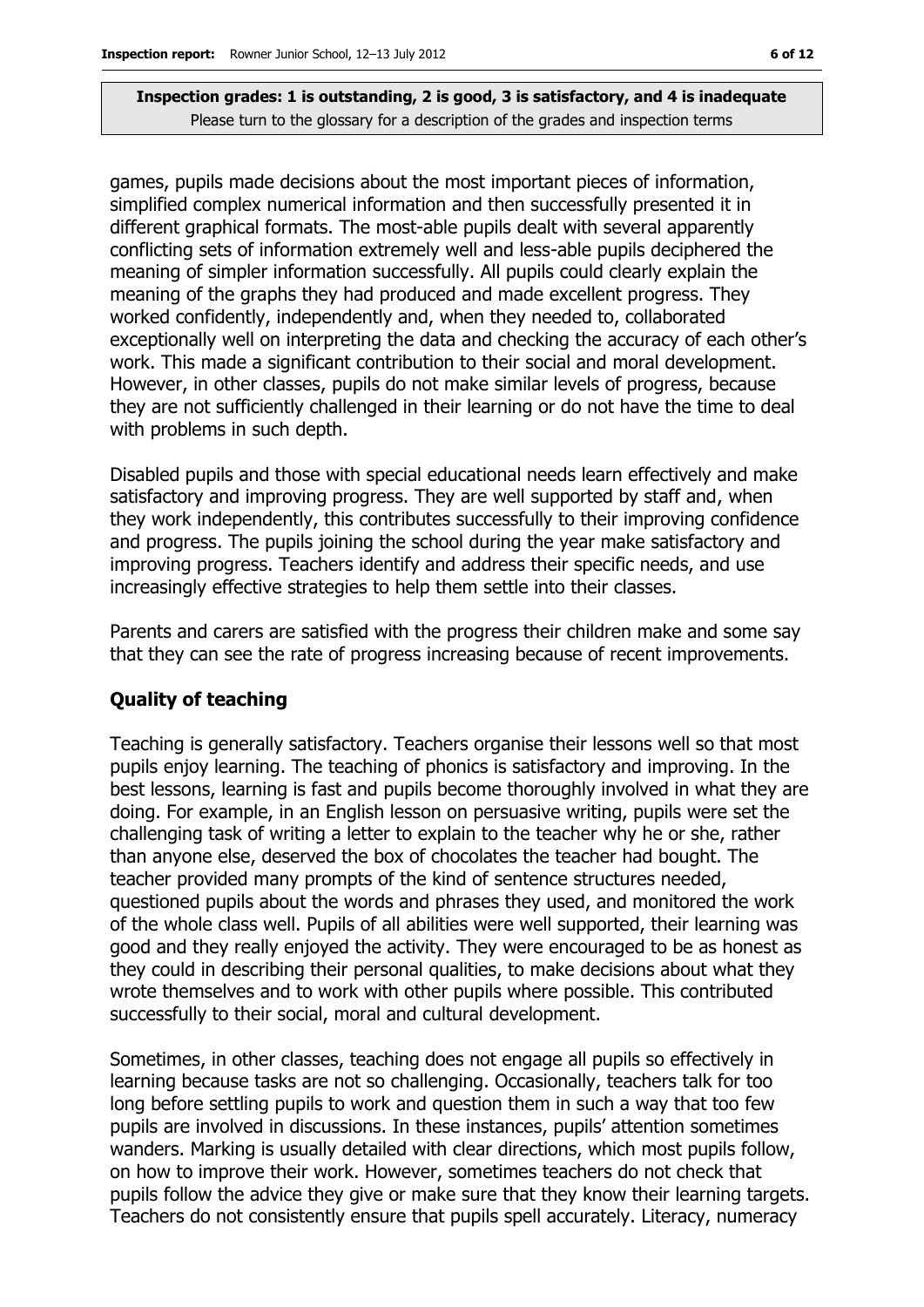and computer activities are well established in most subjects, and help to drive up attainment in English and mathematics.

Teachers use topical events to arouse pupils' enthusiasm. For example, using the Olympic Games as a theme in most subjects has caught pupils' imagination and encouraged their efforts at learning. The teaching of disabled pupils and those with special educational needs, and of those arriving during the school year, is satisfactory and improving. Their needs are now identified accurately and, consequently, support is increasingly well matched to these pupils' specific learning needs.

Parents and carers are generally pleased with teaching, although a few say that teaching does not always meet their children's needs. Inspectors confirm that sometimes this is true.

#### **Behaviour and safety of pupils**

Most pupils enjoy school and behave well, although the attention of a small number of pupils wanders in lessons when they are not involved enough in learning. Around the school, particularly at lunchtime and during playtime, pupils' behaviour is typically satisfactory. Parents and carers feel that their children are safe, but some are concerned that occasional behaviour, in the playgrounds and in lessons, is unacceptable. Inspectors found that recent zoning of the playground for particular activities, and increased supervision, are leading to improved behaviour. They also found that the school has effective strategies to deal with unacceptable behaviour and that poor behaviour rarely interrupts learning. Pupils, and parents and carers, say that bullying is rare and that it is dealt with well. Pupils know about different forms of bullying and know how to stay safe. The school takes good care of its pupils, and provides effective support for pupils and families, especially those whose circumstances may make them vulnerable. Procedures to improve attendance are effective.

#### **Leadership and management**

The new headteacher provides very clear direction for improvement and she is well supported by staff. Leaders have accurately identified the school's weaknesses and have acted quickly in dealing with them. Performance management is effective. Inadequate teaching has been eliminated and teachers are provided with comprehensive professional development to help them improve on satisfactory teaching. Appointments to key leadership posts have been made and training is being provided to ensure that new staff have the necessary skills to help drive improvements. Achievement is improving, although at an early stage. The gap between the progress made by different groups of pupils, notably between the most able pupils and others, has narrowed. The governing body, under new leadership and with new members, has some gaps in expertise, so members are undergoing training to ensure that they can support the school and provide effective challenge for the headteacher. Safeguarding requirements are met, and the school promotes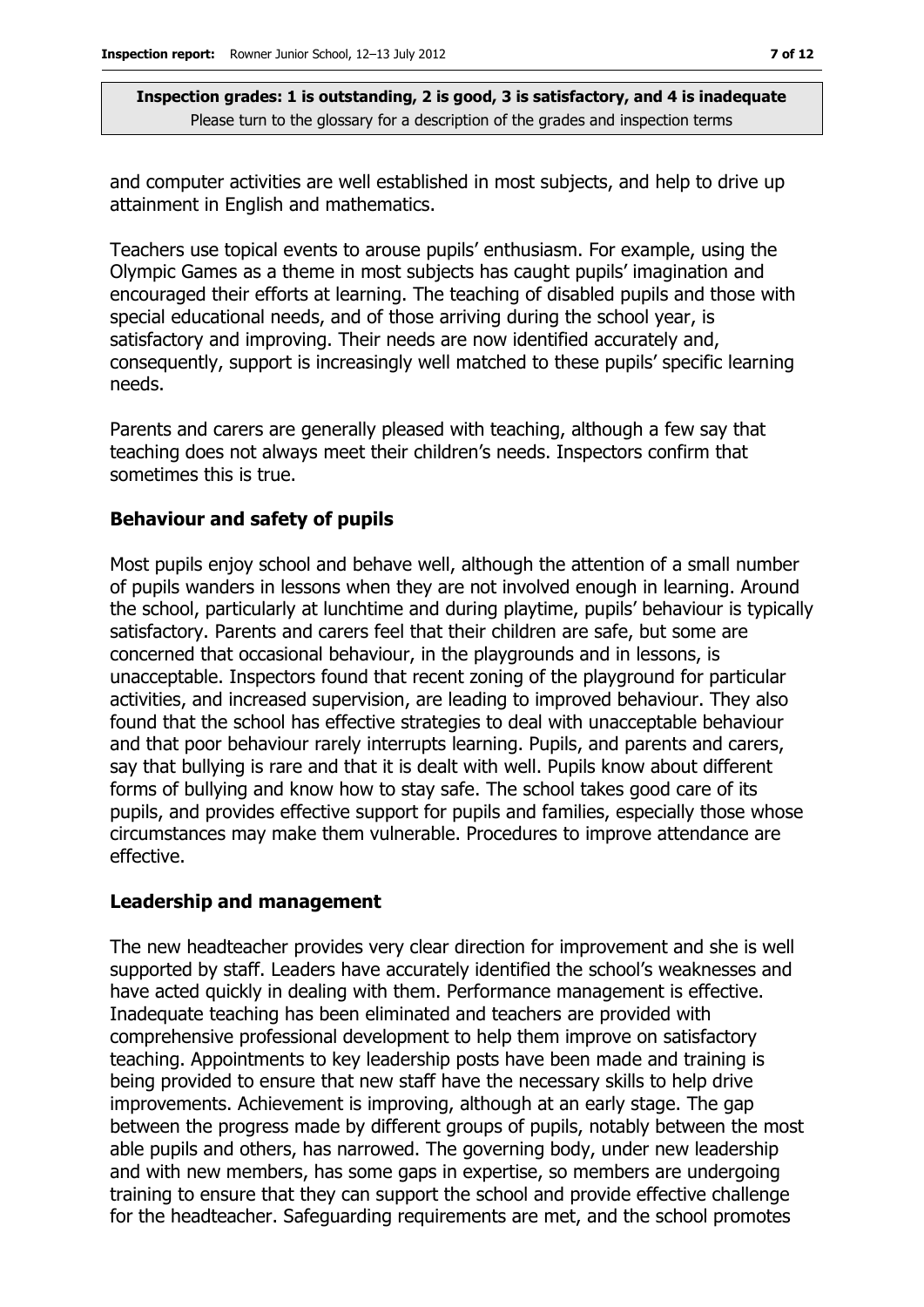equality and deals with all forms of discrimination well. Given the early signs of improvements and the firm foundations laid on which to build, the school's capacity to sustain further improvement is sound.

Parents and carers support the school, and recognise that improvements are in their early days. They welcome the improvement in communications, shown, for example, in their high level of attendance at a meeting to find out how reading is taught. Further meetings are planned with the intention of involving as many families as possible. The curriculum is well managed with a focus, not only on improving pupils' basic skills, but also on providing activities to encourage pupils' enthusiasm for learning. Pupils' spiritual development is secure, with particular strengths in promoting and securing their social, moral and cultural development through encouraging good working relationships, tolerance and consideration for each other.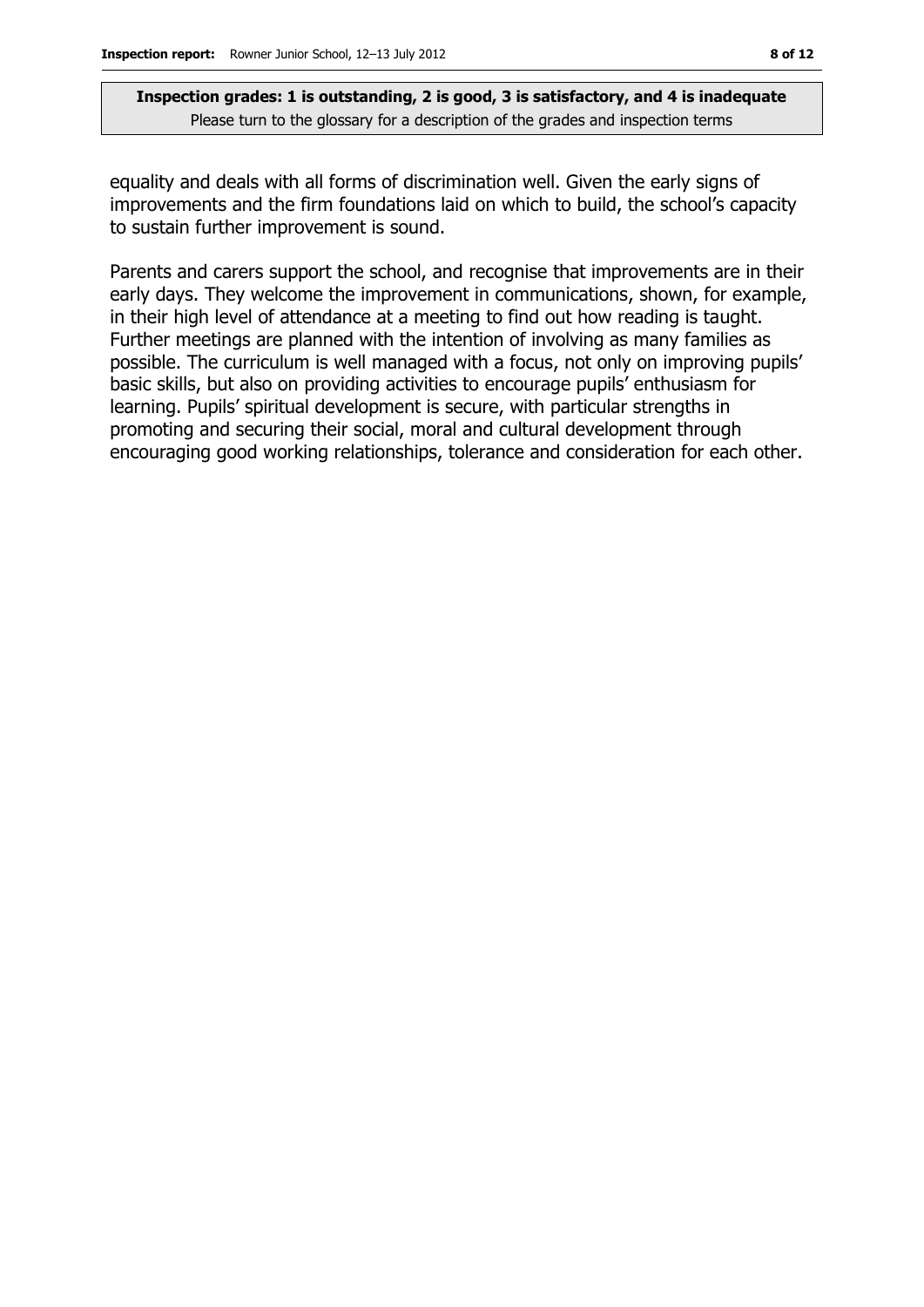# **Glossary**

### **What inspection judgements mean**

| <b>Grade</b> | <b>Judgement</b> | <b>Description</b>                                            |
|--------------|------------------|---------------------------------------------------------------|
| Grade 1      | Outstanding      | These features are highly effective. An outstanding           |
|              |                  | school provides exceptionally well for all its pupils' needs. |
| Grade 2      | Good             | These are very positive features of a school. A school        |
|              |                  | that is good is serving its pupils well.                      |
| Grade 3      | Satisfactory     | These features are of reasonable quality. A satisfactory      |
|              |                  | school is providing adequately for its pupils.                |
| Grade 4      | Inadequate       | These features are not of an acceptable standard. An          |
|              |                  | inadequate school needs to make significant                   |
|              |                  | improvement in order to meet the needs of its pupils.         |
|              |                  | Ofsted inspectors will make further visits until it           |
|              |                  | improves.                                                     |

### **Overall effectiveness of schools**

|                         | Overall effectiveness judgement (percentage of schools) |      |                     |                   |
|-------------------------|---------------------------------------------------------|------|---------------------|-------------------|
| <b>Type of school</b>   | <b>Outstanding</b>                                      | Good | <b>Satisfactory</b> | <b>Inadequate</b> |
| Nursery schools         | 54                                                      | 42   |                     |                   |
| Primary schools         | 14                                                      | 49   | 32                  |                   |
| Secondary<br>schools    | 20                                                      | 39   | 34                  |                   |
| Special schools         | 33                                                      | 45   | 20                  |                   |
| Pupil referral<br>units |                                                         | 55   | 28                  |                   |
| All schools             | 16                                                      |      | 31                  |                   |

New school inspection arrangements have been introduced from 1 January 2012. This means that inspectors make judgements that were not made previously.

The data in the table above are for the period 1 September to 31 December 2011 and represent judgements that were made under the school inspection arrangements that were introduced on 1 September 2009. These data are consistent with the latest published official statistics about maintained school inspection outcomes (see www.ofsted.gov.uk).

The sample of schools inspected during 2010/11 was not representative of all schools nationally, as weaker schools are inspected more frequently than good or outstanding schools.

Primary schools include primary academy converters. Secondary schools include secondary academy converters, sponsor-led academies and city technology colleges. Special schools include special academy converters and non-maintained special schools.

Percentages are rounded and do not always add exactly to 100.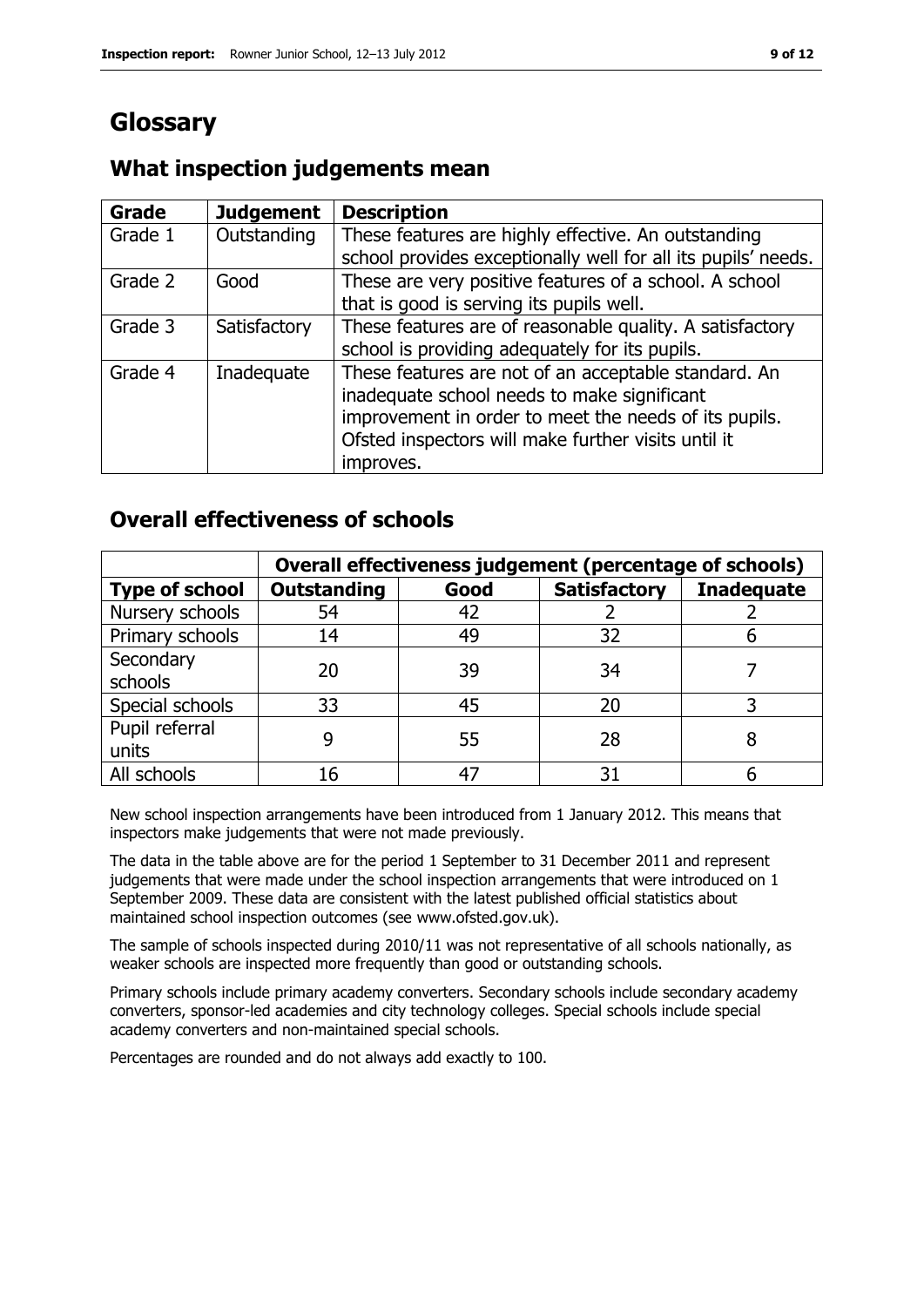# **Common terminology used by inspectors**

| Achievement:               | the progress and success of a pupil in their<br>learning and development taking account of their<br>attainment.                                                                                                        |
|----------------------------|------------------------------------------------------------------------------------------------------------------------------------------------------------------------------------------------------------------------|
| Attainment:                | the standard of the pupils' work shown by test and<br>examination results and in lessons.                                                                                                                              |
| Attendance:                | the regular attendance of pupils at school and in<br>lessons, taking into account the school's efforts to<br>encourage good attendance.                                                                                |
| Behaviour:                 | how well pupils behave in lessons, with emphasis<br>on their attitude to learning. Pupils' punctuality to<br>lessons and their conduct around the school.                                                              |
| Capacity to improve:       | the proven ability of the school to continue<br>improving based on its self-evaluation and what<br>the school has accomplished so far and on the<br>quality of its systems to maintain improvement.                    |
| Floor standards:           | the national minimum expectation of attainment<br>and progression measures.                                                                                                                                            |
| Leadership and management: | the contribution of all the staff with responsibilities,<br>not just the governors and headteacher, to<br>identifying priorities, directing and motivating staff<br>and running the school.                            |
| Learning:                  | how well pupils acquire knowledge, develop their<br>understanding, learn and practise skills and are<br>developing their competence as learners.                                                                       |
| Overall effectiveness:     | inspectors form a judgement on a school's overall<br>effectiveness based on the findings from their<br>inspection of the school.                                                                                       |
| Progress:                  | the rate at which pupils are learning in lessons and<br>over longer periods of time. It is often measured<br>by comparing the pupils' attainment at the end of a<br>key stage with their attainment when they started. |
| Safety:                    | how safe pupils are in school, including in lessons;<br>and their understanding of risks. Pupils' freedom<br>from bullying and harassment. How well the school<br>promotes safety, for example e-learning.             |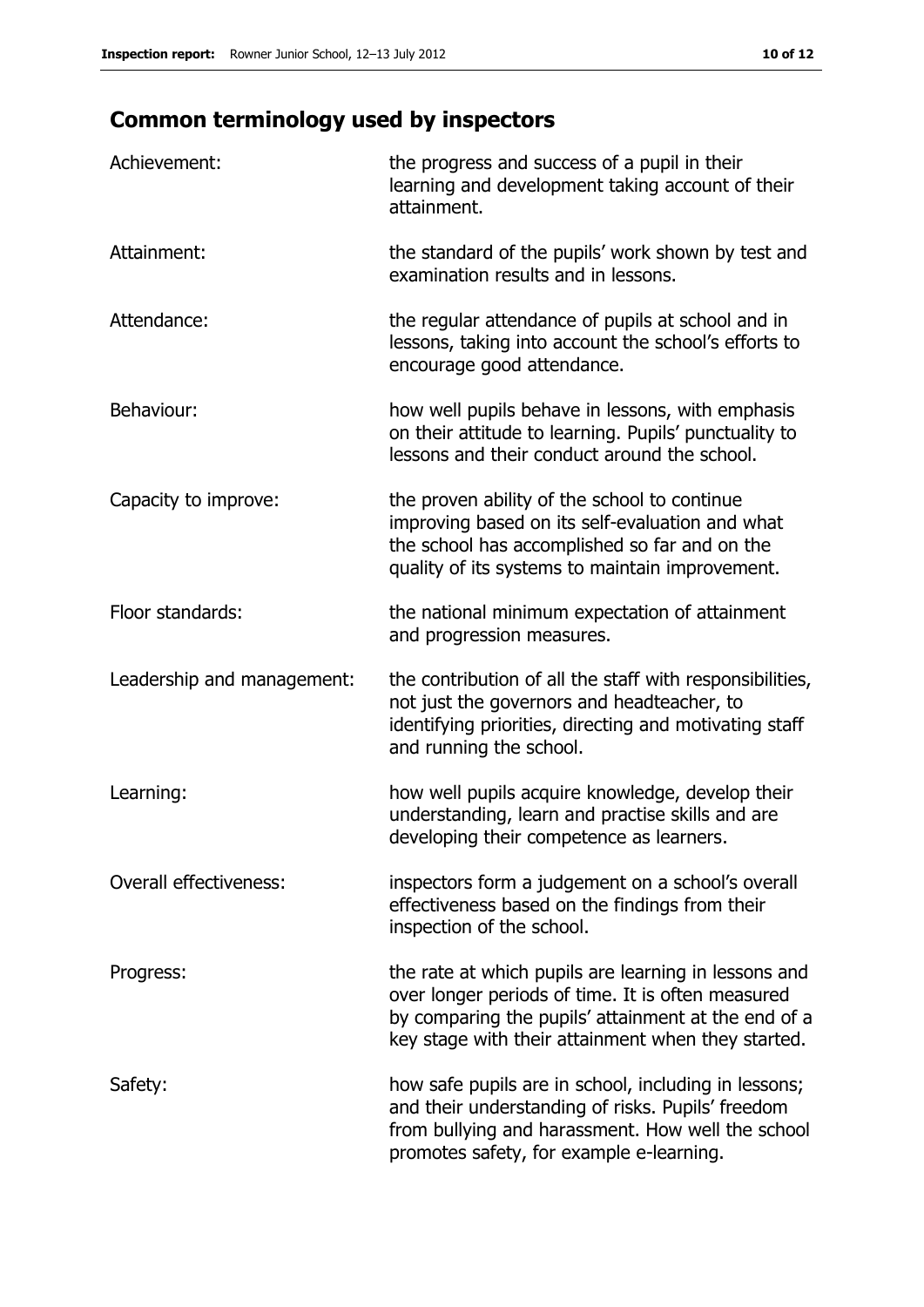#### **This letter is provided for the school, parents and carers to share with their children. It describes Ofsted's main findings from the inspection of their school.**

16 July 2012

Dear Pupils

#### **Inspection of Rowner Junior School, Gosport, PO13 0BN**

Thank you for welcoming us so warmly when we inspected your school and for sharing your views with us. We think your school is satisfactory and improving, and that you make satisfactory progress.

The following things are particular strengths of your school.

- Teaching is sometimes good and occasionally excellent. The school provides a wide range of activities to help you enjoy learning.
- The staff and governing body know what the school needs to do to improve and are making changes to ensure improvements continue.
- Most of you behave well, know about the different forms of bullying and say that when rare incidents of bullying do happen, they are dealt with well.
- Your attendance is above average.
- $\blacksquare$  The school takes good care of you.

In order for the school to continue to improve, we have asked your teachers to do several things.

- $\blacksquare$  Help you to improve the quality of your sentence writing.
- Help you to improve your handwriting and how to form your letters properly.
- Make sure you show clearly in your work how you carry out calculations.
- **Make sure work is always challenging.**
- **Make sure you settle to your own work quickly.**
- **Provide more opportunities for you to answer questions and join in discussions.**
- Check that you know what your learning targets are and that you carry out any advice teachers give when they mark your work.
- Give you opportunities to check that you always spell accurately.

All of you can help by writing neatly, spelling accurately, showing working-out for calculations and by telling teachers if you find work too easy. Also, make sure you know your targets and carry out advice you receive on how to improve your work.

Yours sincerely

Ted Wheatley Lead inspector